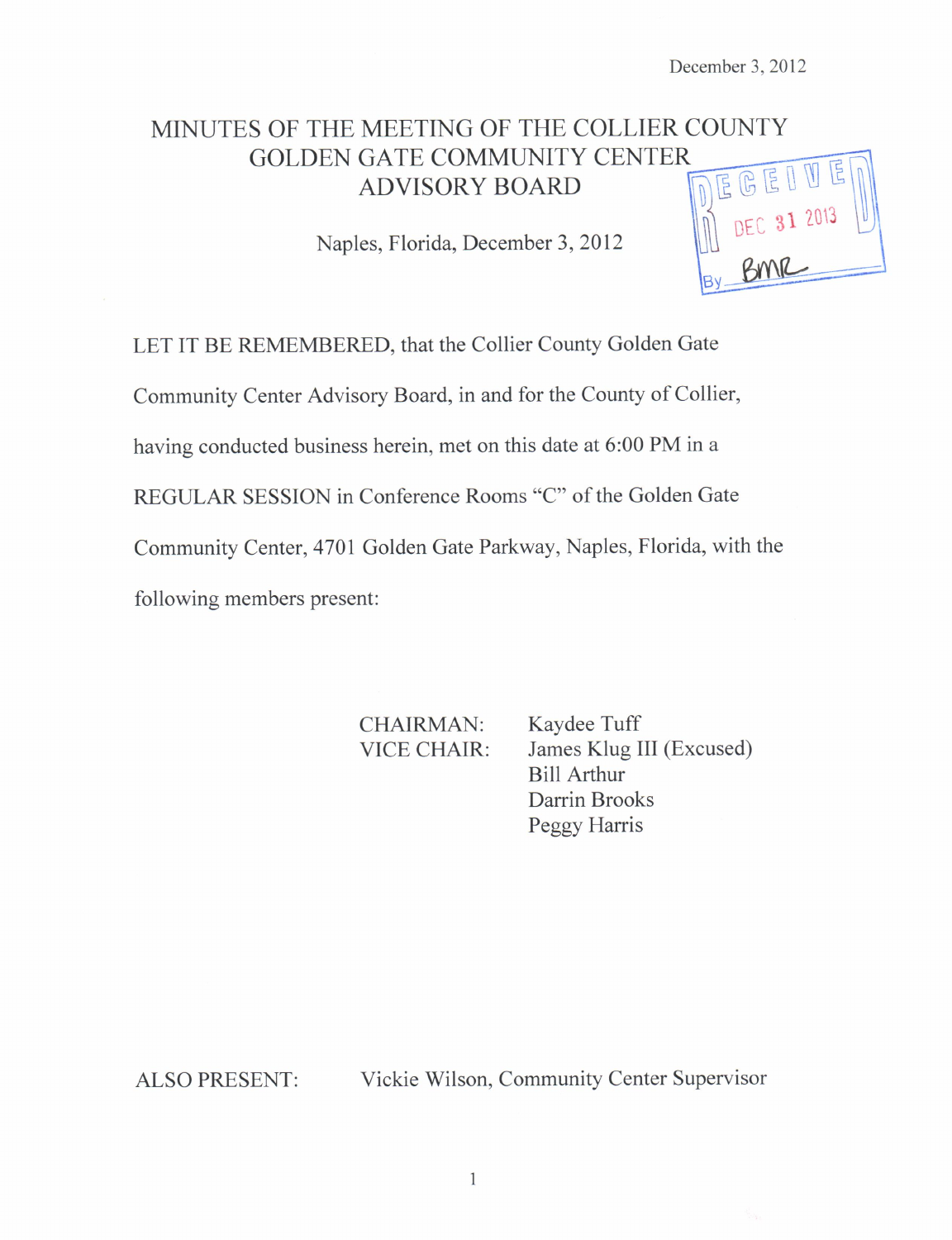## I. Call to Order

The meeting was called to order at 6:00 PM by Chair Kaydee Tuff.

#### II. Attendance — Establish <sup>a</sup> Quorum

Roll call was taken and a quorum was established.

#### III. Approval of Agenda

Darrin Brooks moved to approve the December 3, 2012 Agenda as submitted. Second by Bill Arthur. Motion carried unanimously, 4-0.

## IV. Approval of November 5, 2012 Minutes

BillArthur moved to approve the November 5, 2012 Minutes as submitted. Second by Peggy Harris. Motion carried unanimously, 4-0.

- V. Public Comments None)
- VI. Old Business —Addressed after VIII.
- VII. New Business None)
- VIII. Member Comments None)

# VI. Old Business

# A. Recreation Highlights

Vickie Wilson reported on "Park Happenings" as follows: (See attached)

- Outdoor Movie held on November 9, " Avengers" had 85 in attendance.
- GGCC General Election Precinct reported the most voters in the County.
- **Farmers Market is held on Fridays and Saturdays.**
- Breakfast with Santa held December <sup>1</sup> attracted 300 participants.  $\blacksquare$  .
- GG Kiwanis provided breakfast and the Key Club served.  $\blacksquare$
- Ziggy's BBQ Cook-off will be held on January 4-5.  $\blacksquare$

Staff provided: ( See attached)

- Program Registrations and Revenue Report FY 2013
- Program Registrations and Revenue Report FY 2011-12
- **Comparison Monthly Activity Charts on Program Registrations and** Program Revenue FY 2011-12-13
- Comparison Charts on all programs FY 2011-12-13
- Facility Rental Bookings and Revenues FY 2011-12-13  $\blacksquare$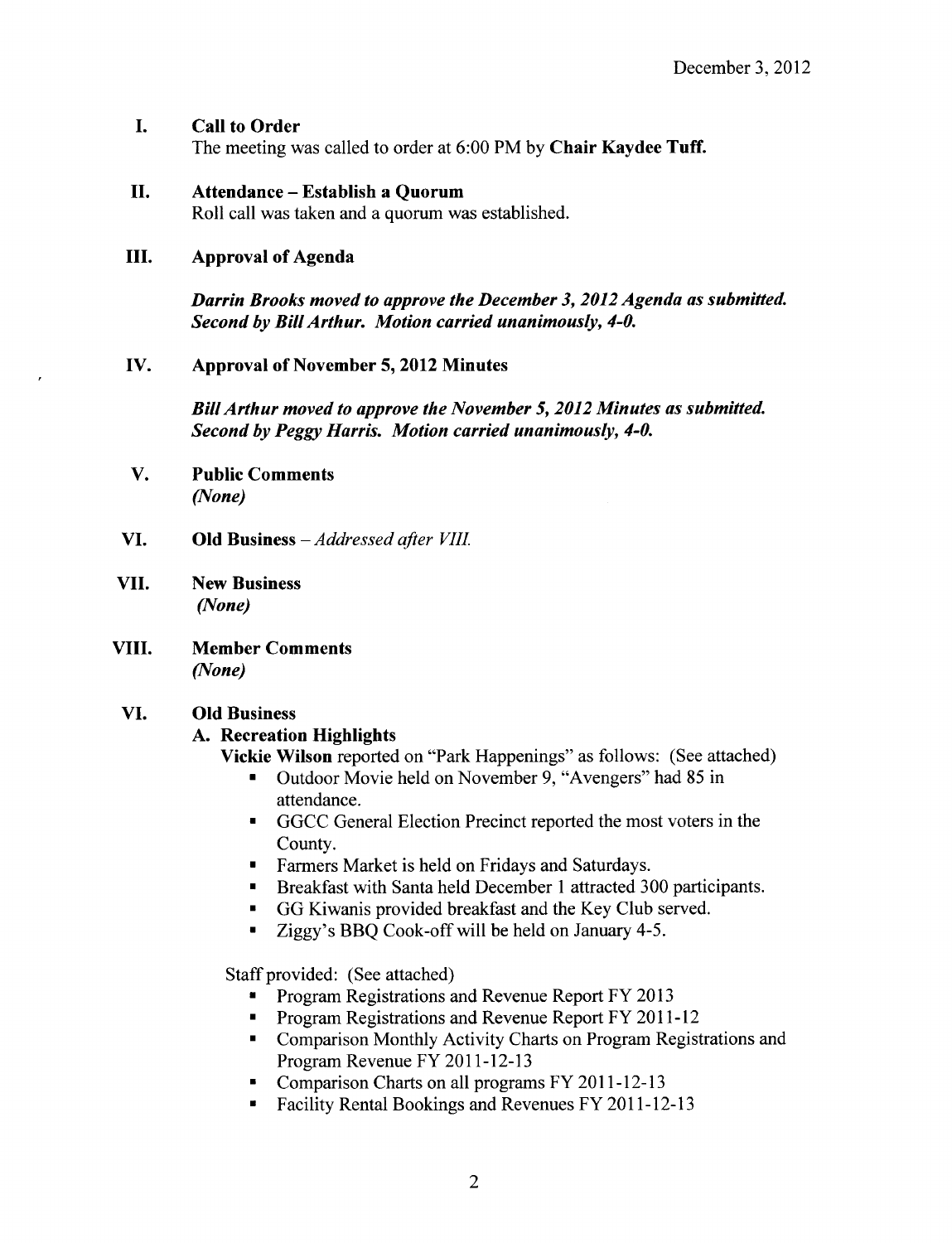Monthly and Quarterly Facility Bookings and Revenues FY 2011 -12-  $\blacksquare$ 13

The Advisory Board complimented Staff on the easy to read reports and charts provided.

Staff will research revenue jump between October and November shown in Program Revenue FY13 and report back.

### B. Playground Update

Vickie Wilson distributed and reviewed a comparison report on 3- proposals received to provide shade cover to the playground. ( See attached) She reported Global Prefab Screen Industries (GPSI) provided a quote to cover the largest amount shade coverage.

- $\triangleright$  GPSI 4,320 sq. ft.
- $\triangleright$  Swartz Associates 2,254 sq. ft.
- $\triangleright$  Creative Shade 2,416 sq. ft.

She suggested the Advisory Board consider GPSI proposal for the following:

- $\triangleright$  Easy to take down and put back up
- $\triangleright$  Attached to building
- $>$  5 Shade sections at 5 different & overlapping elevations

Staff will provide a shade color chart from GPSI for Advisory Board's selection at the January meeting.

Vickie Wilson reported the interior of the Community Center walls and doors is scheduled to be painted and will be completed by the next meeting.

Peggy Harris moved to choose GPSI as our vendor for the shade covers for the playground that will cover twice as much area. Second by Darrin Brooks. Motion carried unanimously 4-0.

#### VII. New Business

#### A. Month to Date Budget/Year to Date

Staff distributed the following reports: ( See attached)

- 130 Monthly Budget to Actual Comparison BCS Drilldown Report dated December 3, 2012
- $\triangleright$  Breakdown of Monthly Revenue and Expenses FY 2011-12
- $\triangleright$  Breakdown of Monthly Revenue and Expenses FY 2012-13

It was decided the 130 Monthly Budget to Actual Comparison BCS Drilldown Report be provided to the Board on a quarterly basis.

#### BillArthur moved to adjourn the meeting at 6:30 pm. Second by Darrin Brooks. Motion carried unanimously 5-0.